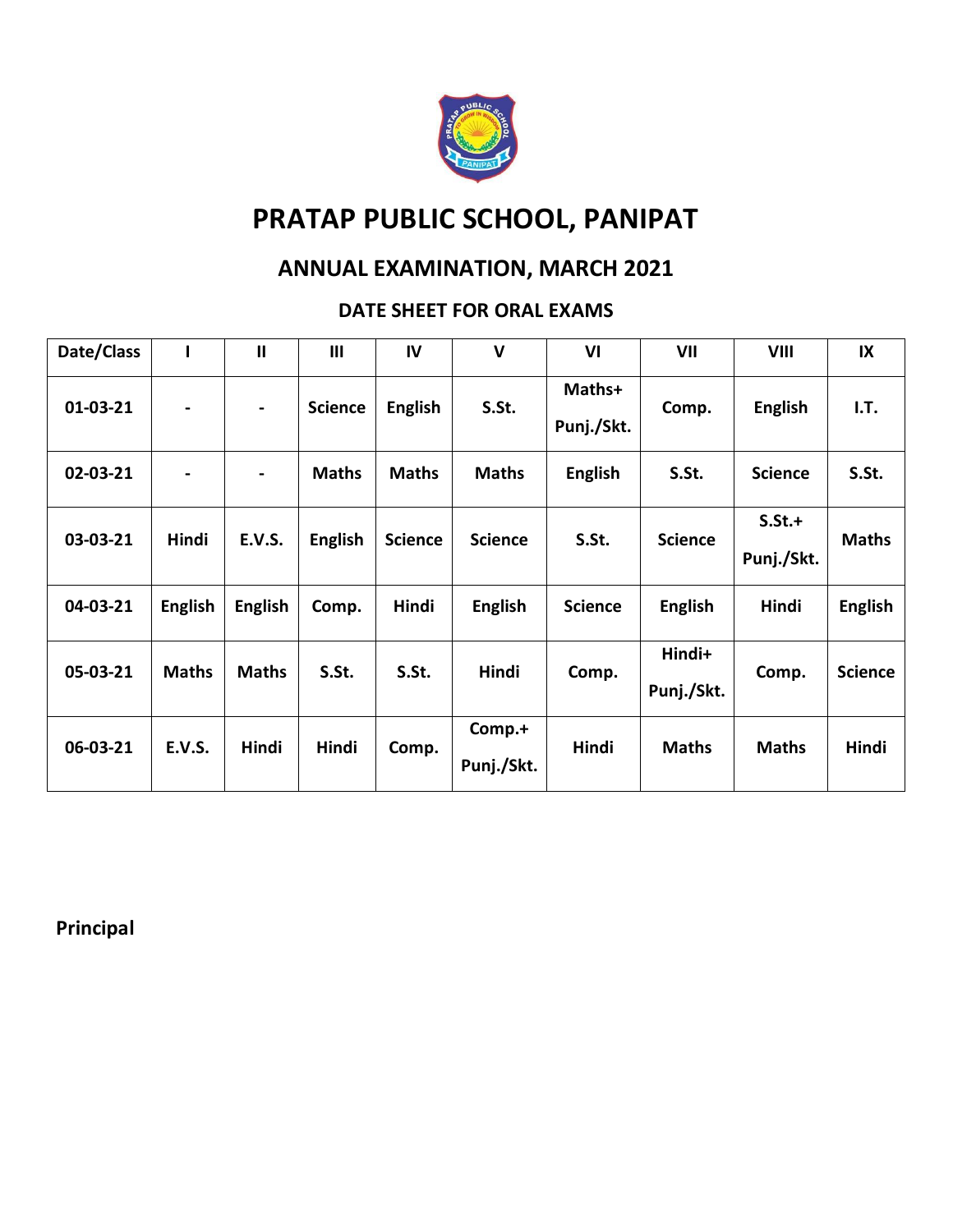

Dt. 2-03-2021

Dear Students,

The year gone by was a challenging one for all of us. The pandemic struck us at the beginning ofthe session and forced usto switch over to virtual classrooms. Despite the teething troubles of integrating technology with the teaching - learning process, we steadily overcame seemingly insurmountable challenges and completed the course well in time.

Once the pandemic threat abated, the school resumed offline classes and teachers got down to revise the syllabus and clear the residual doubts of the students.

With the session nearing completion now, it is time to assess what has been learnt in the past year. So, get ready to take the final exams which will be conducted online for **Nursery to IV**  and in offline mode for the students of **V** to **X**. Plan your studies and set your revision schedules. I would like you to make strenuous efforts towards achieving what you are capable of. The days before the exams are of critical importance. It is during these daysthat your efforts or the lack of them make or mar your chances of securing good grades.

Stay healthy, be calm, cheerful and positive. Steer clear of temptations and useless indulgences and approach your studies with single minded devotion.

## **Wishing you allsuccess in your annual academic examination!**

**Note :-** The days falling in between Assessments will be observed as preparatory holidays.

\* The students should carry their own examination kit to the Examination Hall. Lending or borrowing during the exam will not be permitted.

\* The students should bring books and notebooks for revision of the next exam.

\* The school fee must be paid before the commencement of the exam to be able to appear in the exams.

\* Parents of students studying in **Nursery to IV** are requested to collect the answer sheets, duly signed and stamped from the school after clearing the dues on or before 6<sup>th</sup> March. The parents will have to submit the answer sheets on the next day in the school for correction or send them through the driver. The answer sheets will be given once the dues are paid.

## **Time Schedule :-**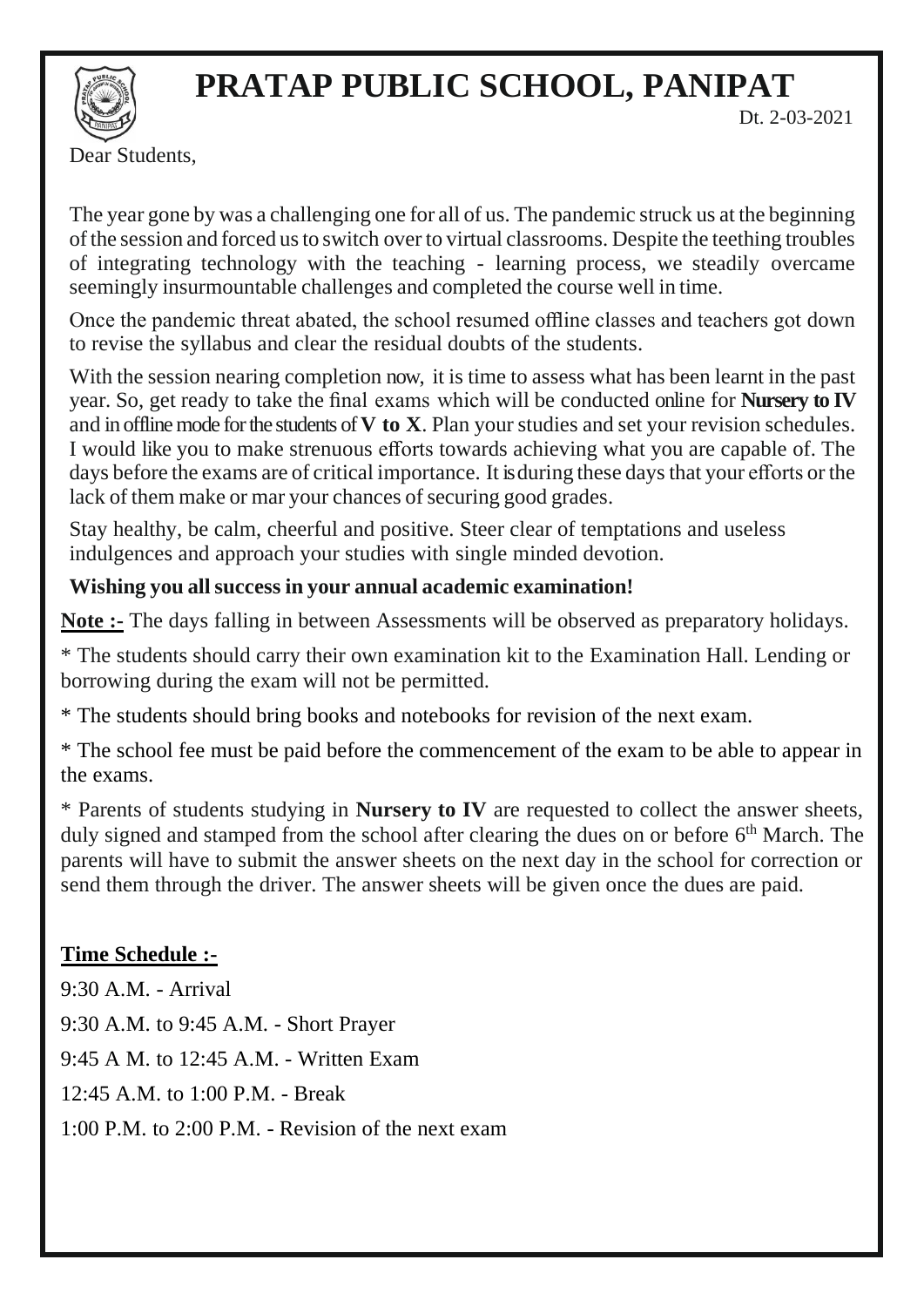## **DATE SHEET FOR ORAL EXAMS**

**Timings:- 9:30 A.M. – 2:00 P.M.**

| Date & Day  | <b>Nursery</b>                   | K.G.                             |  |
|-------------|----------------------------------|----------------------------------|--|
| 6/3/2021    | <b>Hindi Recitation</b>          | <b>Hindi Recitation</b>          |  |
| (Saturday)  |                                  |                                  |  |
| 8/3/2021    | Hindi Reading & Story            | Hindi Reading & Story Telling    |  |
| (Monday)    | <b>Telling</b>                   |                                  |  |
| 9/3/2021    | <b>English Story Telling</b>     | <b>English Story Telling</b>     |  |
| (Tuesday)   |                                  |                                  |  |
| 10/3/2021   | <b>English Reading</b>           | <b>English Reading</b>           |  |
| (Wednesday) |                                  |                                  |  |
| 12/3/2021   | <b>English Recitation</b>        | <b>English Recitation</b>        |  |
| (Friday)    |                                  |                                  |  |
| 15/3/2021   | <b>Number work &amp; Drawing</b> | <b>Number work &amp; Drawing</b> |  |
| (Monday)    |                                  |                                  |  |
| 16/3/2021   | <b>English Conversation</b>      | <b>English Conversation</b>      |  |
| (Tuesday)   |                                  |                                  |  |
| 17/3/2021   | E.V.S.                           | <b>English Section B</b>         |  |
| Wednesday)  |                                  |                                  |  |

## **DATE SHEET FOR WRITTEN EXAMS**

**Timings:- 9:30 A.M. – 2:00 P.M.**

| Date & Day              | <b>Nursery</b> | K.G.           |
|-------------------------|----------------|----------------|
| 18/3/2021<br>(Thursday) | <b>English</b> | <b>English</b> |
| 20/3/2021<br>(Saturday) | Hindi          | Hindi          |
| 22/3/2021<br>(Monday)   | <b>Maths</b>   | <b>Maths</b>   |

#### **Other Dates to Remember:-**

- 1. The result will be declared on  $30^{th}$  March,  $2021$  (10:00 A.M. 12:00 P.M.).
- 2. The new session will commence on 1<sup>st</sup> April, 2021 at 8:00 A.M.

**Yours sincerely,**

**Mrs Poonam Sharma Principal**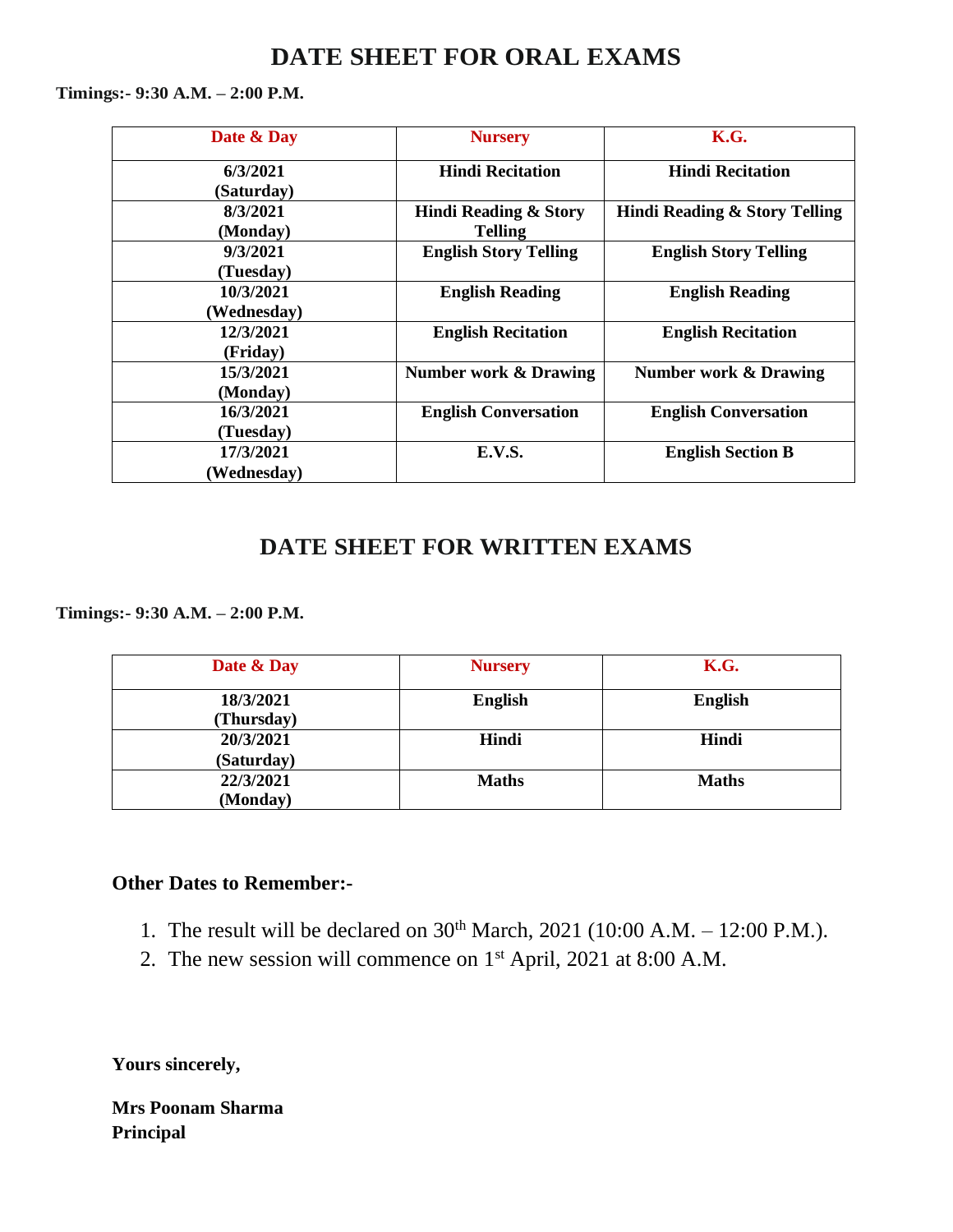

Dt. 2-03-2021

Dear Students,

The year gone by was a challenging one for all of us. The pandemic struck us at the beginning ofthe session and forced usto switch over to virtual classrooms. Despite the teething troubles of integrating technology with the teaching - learning process, we steadily overcame seemingly insurmountable challenges and completed the course well in time.

Once the pandemic threat abated, the school resumed offline classes and teachers got down to revise the syllabus and clear the residual doubts of the students.

With the session nearing completion now, it is time to assess what has been learnt in the past year. So, get ready to take the final exams/Pre-Board II which will be conducted online for **Nursery to IV** and in offline mode for the students of **V to X**. Plan your studies and set your revision schedules. I would like you to make strenuous efforts towards achieving what you are capable of. The days before the exams are of critical importance. It is during these days that your efforts or the lack of them make or mar your chances of securing good grades.

Stay healthy, be calm, cheerful and positive. Steer clear of temptations and useless indulgences and approach your studies with single minded devotion.

## **Wishing you allsuccess in your annual academic examination!**

### **Note :-**

\* The days falling in between Assessments will be observed as preparatory holidays.

\* The students should carry their own examination kit to the Examination Hall. Lending or borrowing during the exam will not be permitted.

\* The students should bring books and notebooks for revision of the next exam.

\* The school fee must be paid before the commencement of the exam to be able to appear in the exams.

\* Parents of students studying in **Nursery to IV** are requested to collect the answer sheets, duly signed and stamped from the school after clearing the dues on or before 6<sup>th</sup> March. The parents will have to submit the answer sheets on the next day in the school for correction or send them through the driver. The answer sheets will be given once the dues are paid.

## **Time Schedule :-**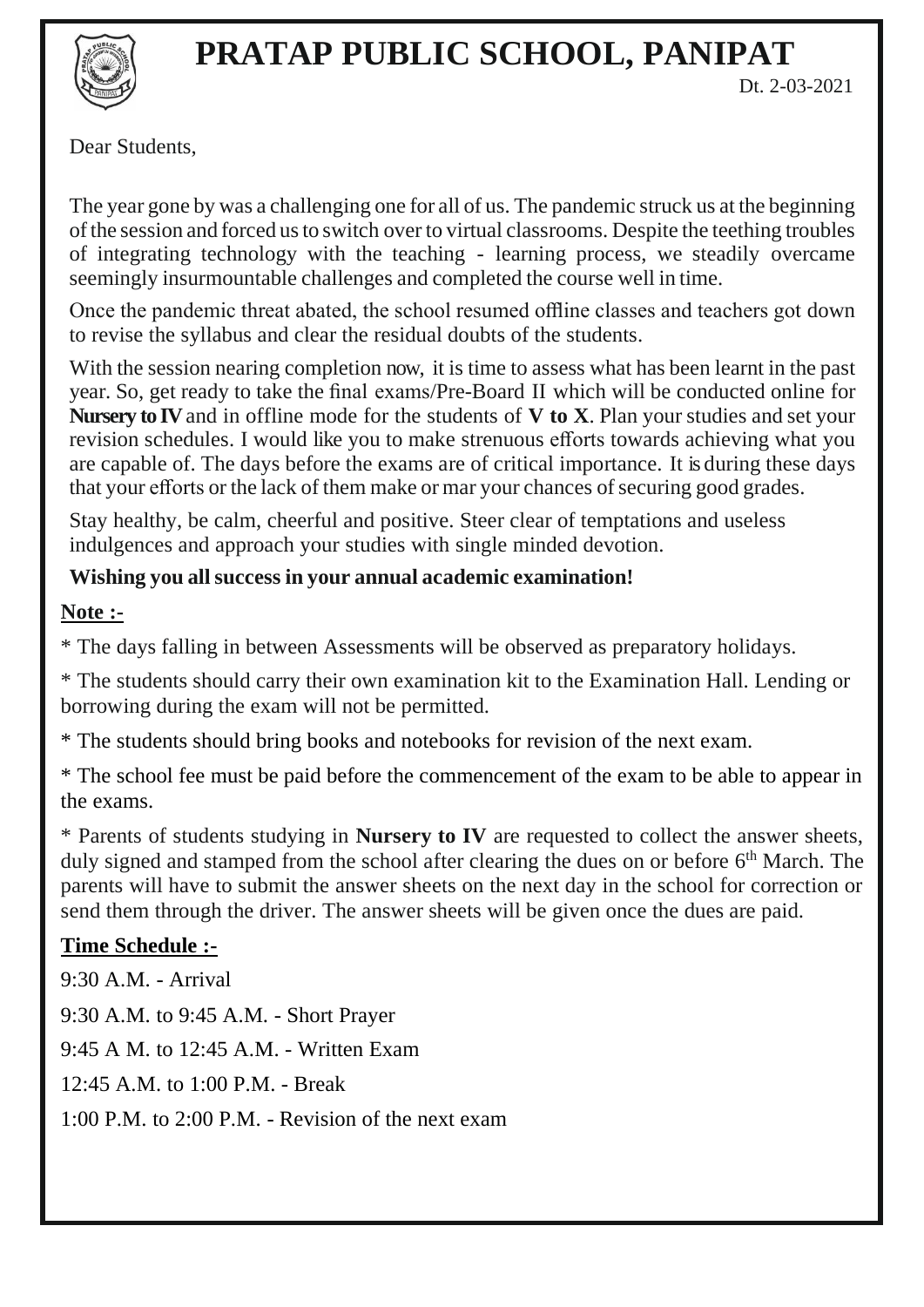## **DATE SHEET FOR WRITTEN EXAMS**

#### **Timings:- 9:30 A.M. – 2:00 P.M.**

| Date & Day                            | 1              | $\mathbf{I}$   | Ш              | IV             |
|---------------------------------------|----------------|----------------|----------------|----------------|
| 8/3/2021<br>(Monday)                  | G.K.           | <b>M. Sc.</b>  | M. Sc.         | G.K.           |
| 9/3/2021<br>(Tuesday)                 | M.Sc.          | Computer       | G.K.           | Computer       |
| 10/3/2021<br>(Wednesday)              | Computer       | G.K.           | Computer       | M.Sc.          |
| 12/3/2021<br>(Friday)                 | Hindi          | Hindi          | Hindi          | <b>English</b> |
| 15/3/2021<br>(Monday)                 | ۰              |                | <b>English</b> | <b>Maths</b>   |
| 16/3/2021<br>(Tuesday)                | <b>English</b> | <b>Maths</b>   |                |                |
| 17/3/2021<br>(Wednesday)              | -              |                | S.St.          | Hindi          |
| 19/3/2021<br>(Friday)                 | <b>E.V.S.</b>  | <b>E.V.S.</b>  | <b>Science</b> | S.St.          |
| 22/3/2021<br><b>Maths</b><br>(Monday) |                | <b>English</b> | <b>Maths</b>   | <b>Science</b> |

#### **Other Dates to Remember:-**

- 1. The result will be declared on  $30^{th}$  March,  $2021$  (10:00 A.M. 12:00 P.M.).
- 2. The new session will commence on 1st April, 2021 at 8:00 A.M.

**Yours sincerely,**

**Mrs Poonam Sharma Principal**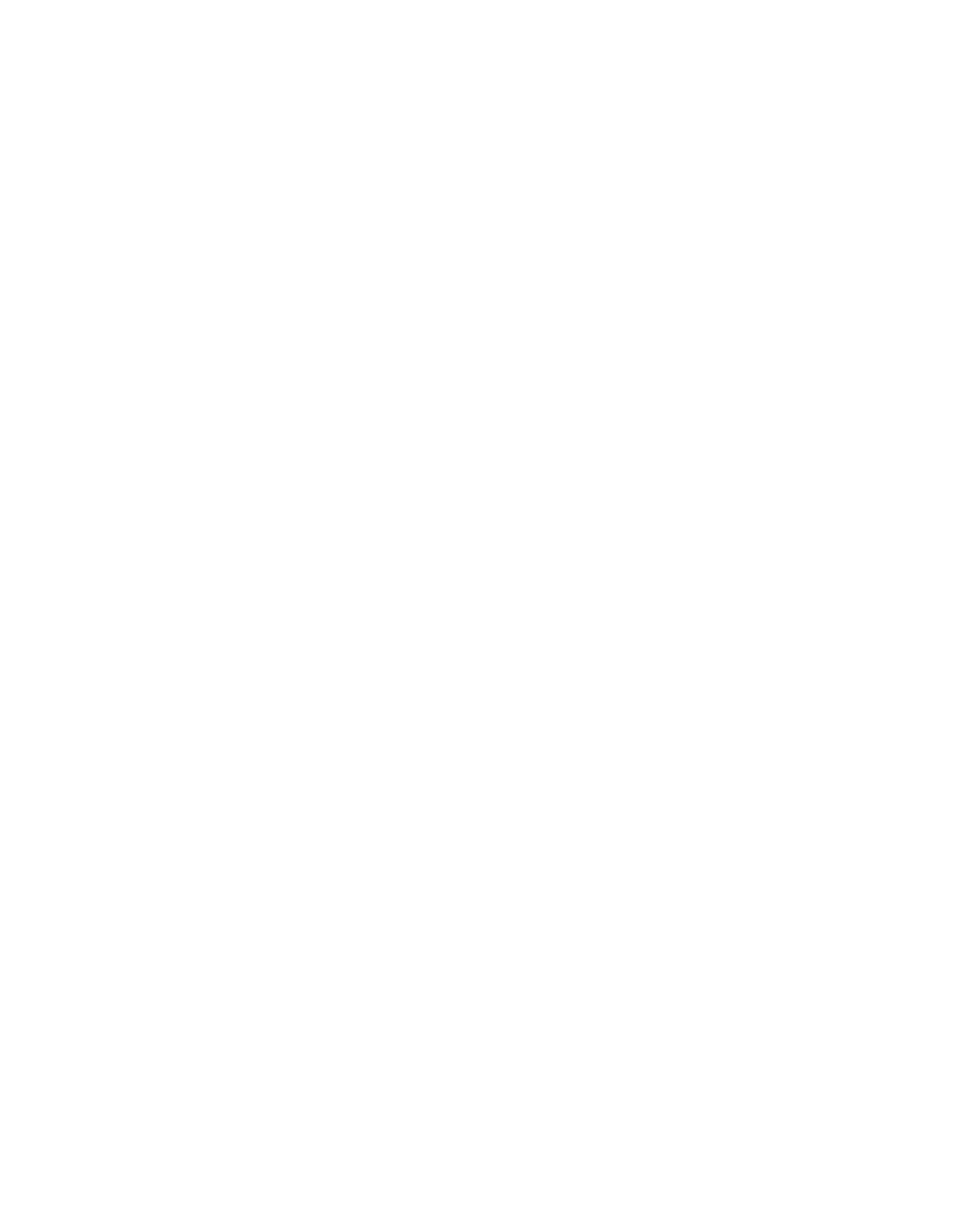

Dear Students,

The year gone by was a challenging one for all of us. The pandemic struck us at the beginning of the session and forced us to switch over to virtual classrooms. Despite the teething troubles of integrating technology with the teaching - learning process, we steadily overcame seemingly insurmountable challenges and completed the course well in time.

Once the pandemic threat abated, the school resumed offline classes and teachers got down to revise the syllabus and clear the residual doubts of the students.

With the session nearing completion now, it is time to assess what has been learnt in the past year. So, get ready to take the final exams/ Pre-Board II which will be conducted online for **Nursery to IV** and in offline mode for the students of **V to X**. Plan your studies and set your revision schedules. I would like you to make strenuous efforts towards achieving what you are capable of. The days before the exams are of critical importance. It is during these days that your efforts or the lack of them make or mar your chances of securing good grades.

Stay healthy, be calm, cheerful and positive. Steer clear of temptations and useless indulgences and approach your studies with single minded devotion.

## **Wishing you allsuccess in your annual academic examination!**

### **Note :-**

\* The days falling in between Assessments will be observed as preparatory holidays.

\* The students should carry their own examination kit to the Examination Hall. Lending or borrowing during the exam will not be permitted.

\* The students should bring books and notebooks for revision of the next exam.

\* The school fee must be paid before the commencement of the exam to be able to appear in the exams.

\* Parents of students studying in **Nursery to IV** are requested to collect the answer sheets, duly signed and stamped from the school after clearing the dues on or before 6<sup>th</sup> March. The parents will have to submit the answer sheets on the next day in the school for correction or send them through the driver. The answer sheets will be given once the dues are paid.

## **Time Schedule :-**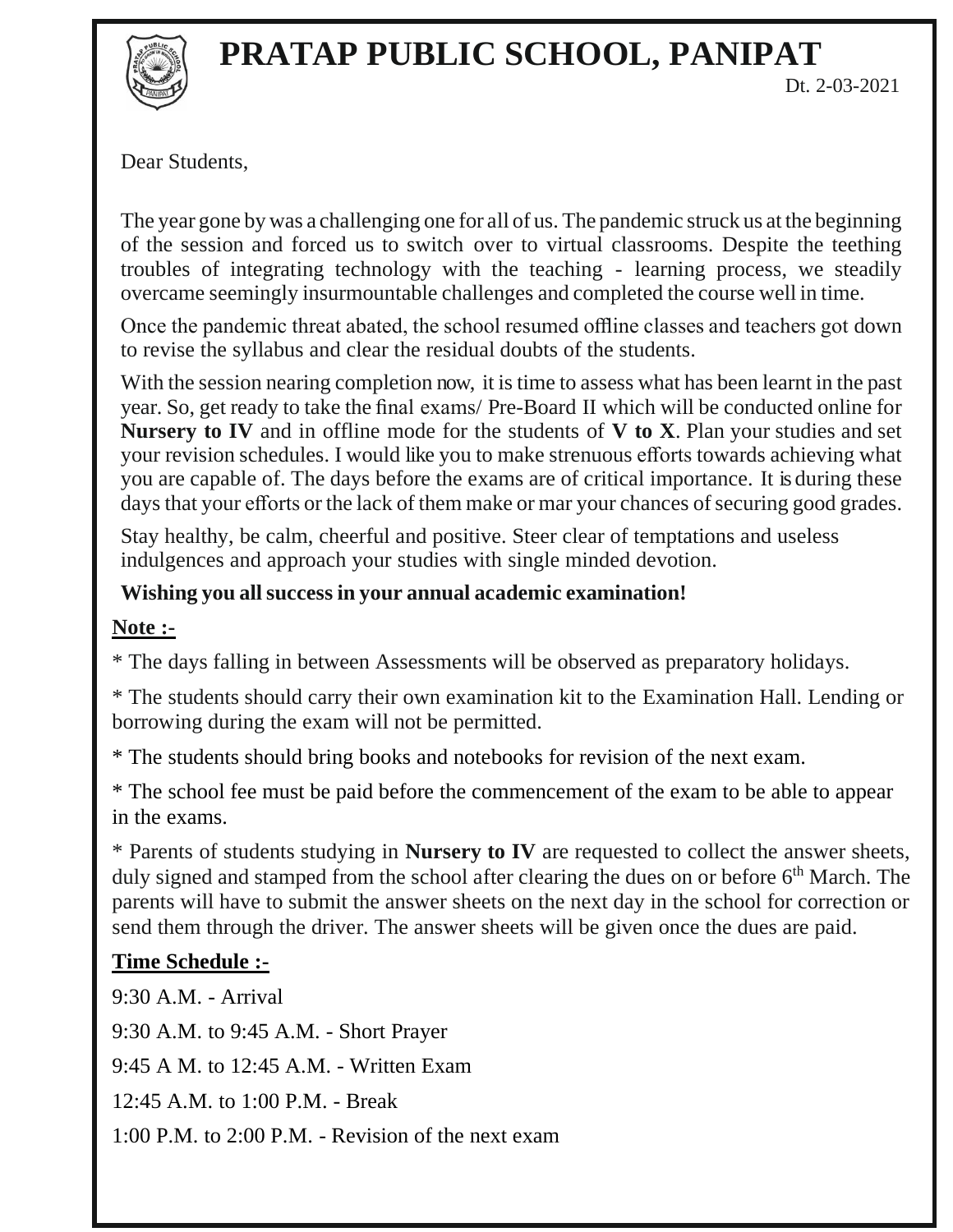## **DATE SHEET FOR WRITTEN EXAMS**

 **Timings:- 9:30 A.M. – 2:00 P.M.**

| Date & Day               | $\mathbf{V}$   | <b>VI</b>      | <b>VII</b>     | <b>VIII</b>    | IX             |
|--------------------------|----------------|----------------|----------------|----------------|----------------|
| 8/3/2021<br>(Monday)     | Computer       | <b>M. Sc.</b>  | <b>M. Sc.</b>  | <b>M. Sc.</b>  | <b>English</b> |
| 9/3/2021<br>(Tuesday)    | M.Sc.          | G.K.           | Computer       | G.K.           | M.Sc.          |
| 10/3/2021<br>(Wednesday) | G.K.           | Computer       | G.K.           | Computer       | ۰              |
| 12/3/2021<br>(Friday)    | Punj./Skt.     | <b>Science</b> | S.St.          | <b>English</b> | <b>Science</b> |
| 15/3/2021<br>(Monday)    | S.St.          | S.St.          | <b>Science</b> | <b>Maths</b>   | S.St.          |
| 17/3/2021<br>(Wednesday) | <b>Maths</b>   | <b>English</b> | <b>Maths</b>   | <b>Science</b> | ۰              |
| 19/3/2021<br>(Friday)    | Hindi          | Punj./Skt.     | Hindi          | Punj./Skt.     | <b>Maths</b>   |
| 22/3/2021<br>(Monday)    | <b>English</b> | <b>Maths</b>   | <b>English</b> | S.St.          | Hindi          |
| 24/3/2021<br>(Wednesday) | <b>Science</b> | Hindi          | Punj./Skt.     | Hindi          | I.T.           |

### **Other Dates to Remember:-**

- 1. The result will be declared on  $30^{th}$  March,  $2021$  (10:00 A.M. 12:00 P.M.).
- 2. The new session will commence on 1st April, 2021 at 8:00 A.M.

**Yours sincerely,**

**Poonam Sharma Principal**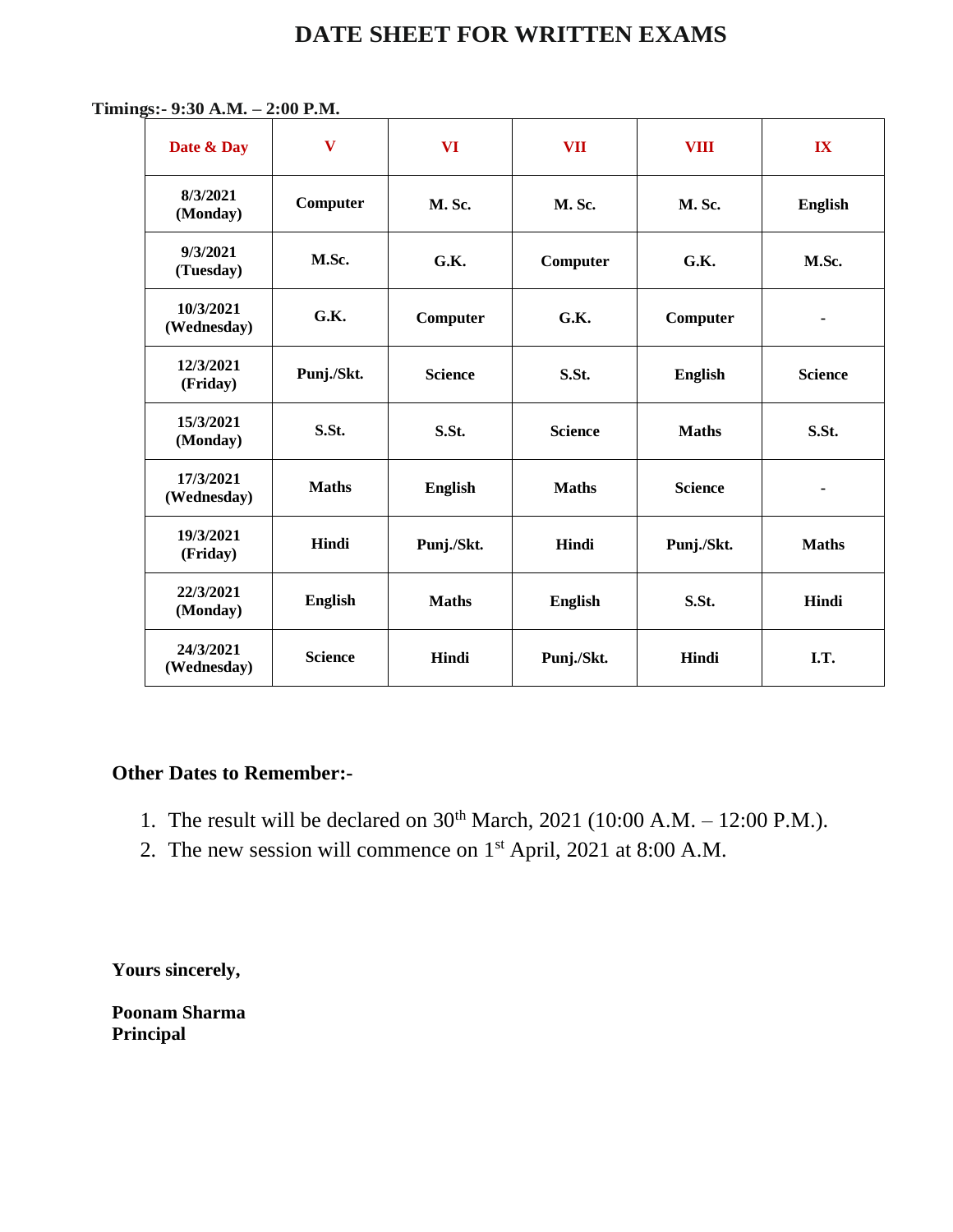

Dt. 2-03-2021

Dear Students,

The year gone by was a challenging one for all of us. The pandemic struck us at the beginning ofthe session and forced usto switch over to virtual classrooms. Despite the teething troubles of integrating technology with the teaching - learning process, we steadily overcame seemingly insurmountable challenges and completed the course well in time.

Once the pandemic threat abated, the school resumed offline classes and teachers got down to revise the syllabus and clear the residual doubts of the students.

With the session nearing completion now, it is time to assess what has been learnt in the past year. So, get ready to take the final exams/Pre-Board II which will be conducted online for **Nursery to IV** and in offline mode for the students of **V to X**. Plan your studies and set your revision schedules. I would like you to make strenuous efforts towards achieving what you are capable of. The days before the exams are of critical importance. It is during these days that your efforts or the lack of them make or mar your chances of securing good grades.

Stay healthy, be calm, cheerful and positive. Steer clear of temptations and useless indulgences and approach your studies with single minded devotion.

## **Wishing you all the best!**

## **Note :-**

\* The days falling in between Assessments will be observed as preparatory holidays.

\* The students should carry their own examination kit to the Examination Hall. Lending or borrowing during the exam will not be permitted.

\* The students should bring books and notebooks for revision of the next exam.

\* The school fee must be paid before the commencement of the exam to be able to appear in the exams.

\* The result will be declared on  $30^{th}$  March, 2021 (10:00 A.M. – 12:00 P.M.).

## **Time Schedule :-**